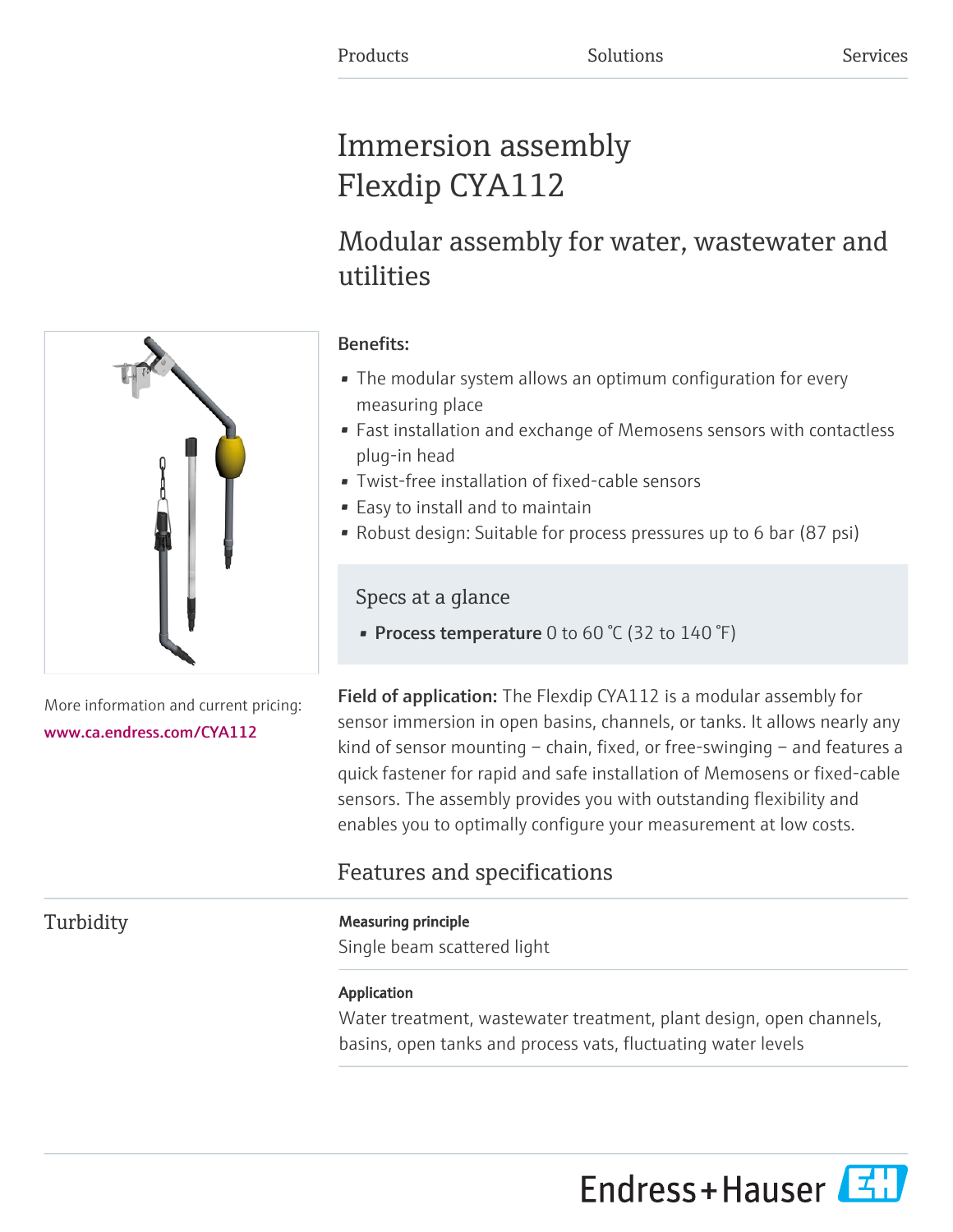# Turbidity **Installation**

CYA112 is a modular assembly system for sensors in open basins, channels and tanks

### Characteristic

Simple and easy installation Universal and flexible

### Design

Versions in stainless steel or PVC

### **Material**

Immersion pipe, connection angle, welded threads: stainless steel 1.4404 Sensor adaption, quick fastener, multifunctional clamp ring: POM - GF O-rings: EPDM

# Dimension

Immersion pipe diameter: 40 mm (1.57 inch) Length: 600, 1200, 1800 and 2400 mm (23.6, 47.2, 70.9 and 94.5 inch)

#### Process temperature

0 to 60 °C (32 to 140 °F)

# Oxygen Measuring principle

Amperometric oxygen measurement

# Application

Water treatment, wastewater treatment, plant design, open channels, basins, open tanks and process vats, fluctuating water levels

# Installation

CYA112 is a modular assembly system for sensors in open basins, channels and tanks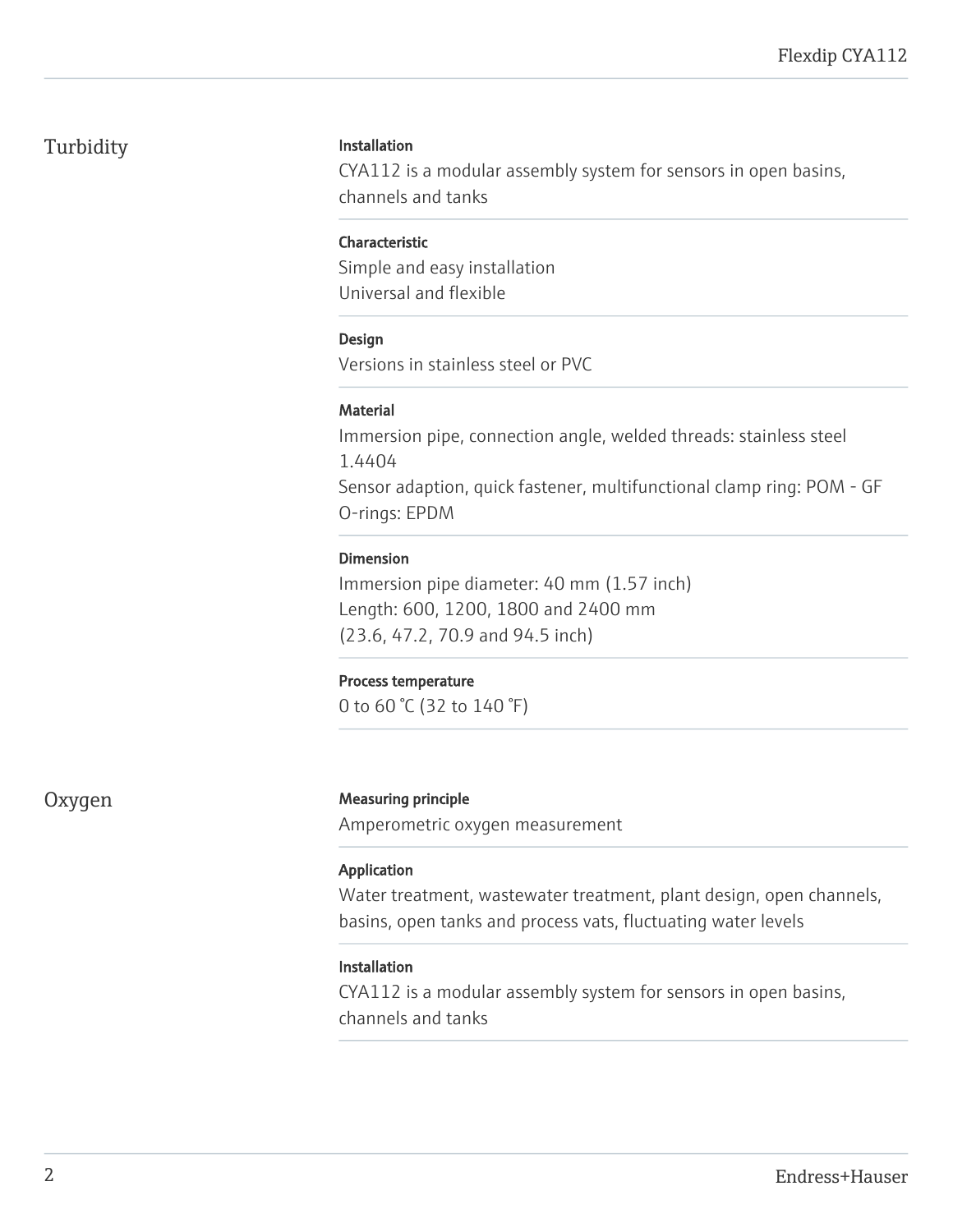# Oxygen

#### Characteristic

Simple and easy installation Universal and flexible

#### Design

Versions in stainless steel or PVC

#### Material

Immersion pipe, connection angle, welded threads: stainless steel 1.4404 Sensor adaption, quick fastener, multifunctional clamp ring: POM - GF O-rings: EPDM

#### Dimension

Immersion pipe diameter: 40 mm (1.57 inch) Length: 600, 1200, 1800 and 2400 mm (23.6, 47.2, 70.9 and 94.5 inch)

#### Process temperature

0 to 60 °C (32 to 140 °F)

### Analyser Measuring principle

UV photometric

#### Characteristic

Simple and easy installation Universal and flexible

#### **Design**

Versions in stainless steel or PVC

#### Process temperature

0 to 60 °C (32 to 140 °F)

#### Application

Water treatment, wastewater treatment, plant design, open channels, basins, open tanks and process vats, fluctuating water levels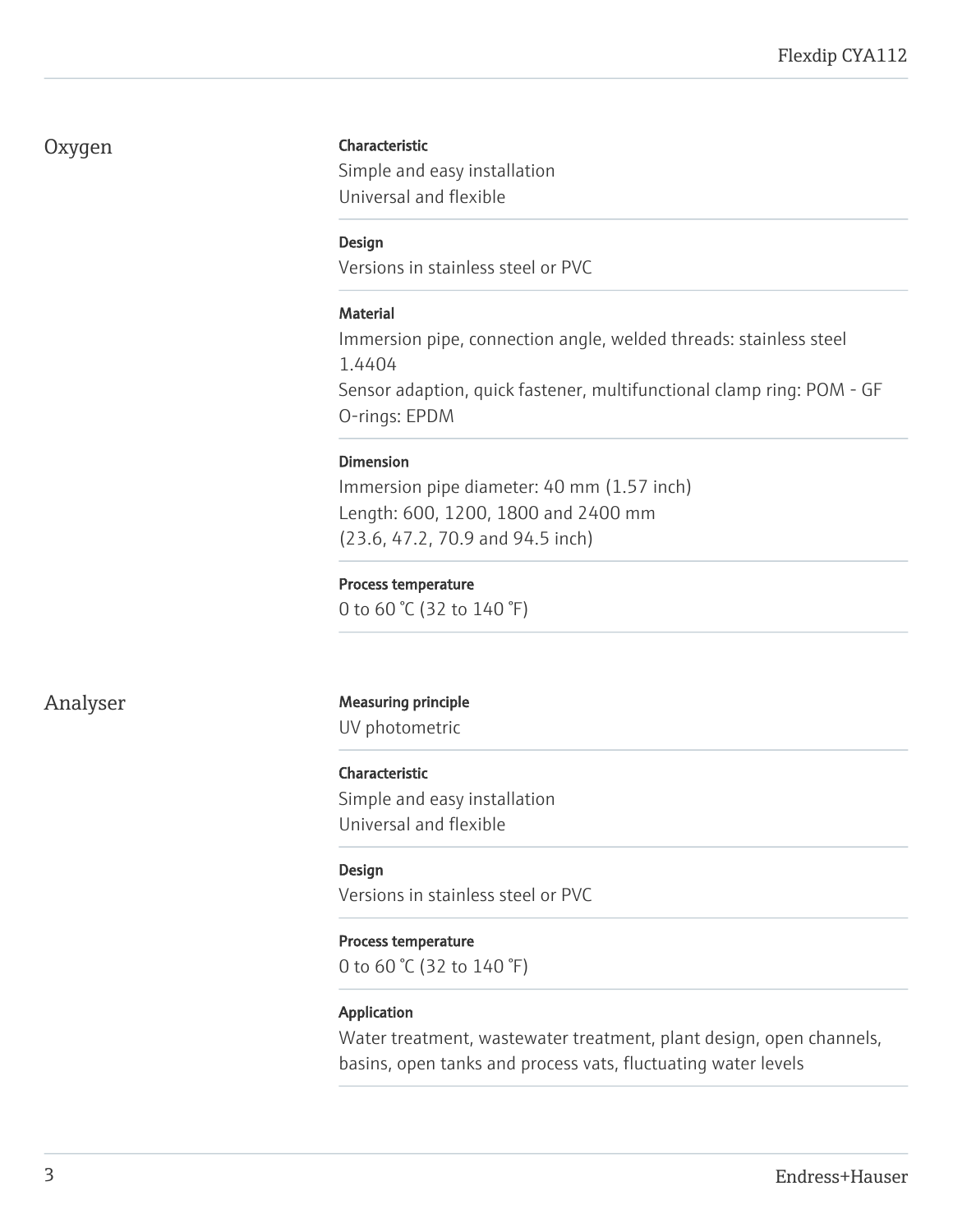#### ORP / Redox Measuring principle

Sensor ORP / Redox

#### Application

Water treatment, wastewater treatment, plant design, open channels, basins, open tanks and process vats, fluctuating water levels

#### Installation

CYA112 is a modular assembly system for sensors in open basins, channels and tanks

#### Characteristic

Simple and easy installation Universal and flexible

#### Design

Versions in stainless steel or PVC

#### **Material**

Immersion pipe, connection angle, welded threads: stainless steel 1.4404

Sensor adaption, quick fastener, multifunctional clamp ring: POM - GF O-rings: EPDM

#### Dimension

Immersion pipe diameter: 40 mm (1.57 inch) Length: 600, 1200, 1800 and 2400 mm (23.6, 47.2, 70.9 and 94.5 inch)

#### Process temperature

0 to 60 °C (32 to 140 °F)

# Conductivity Measuring principle

Conductive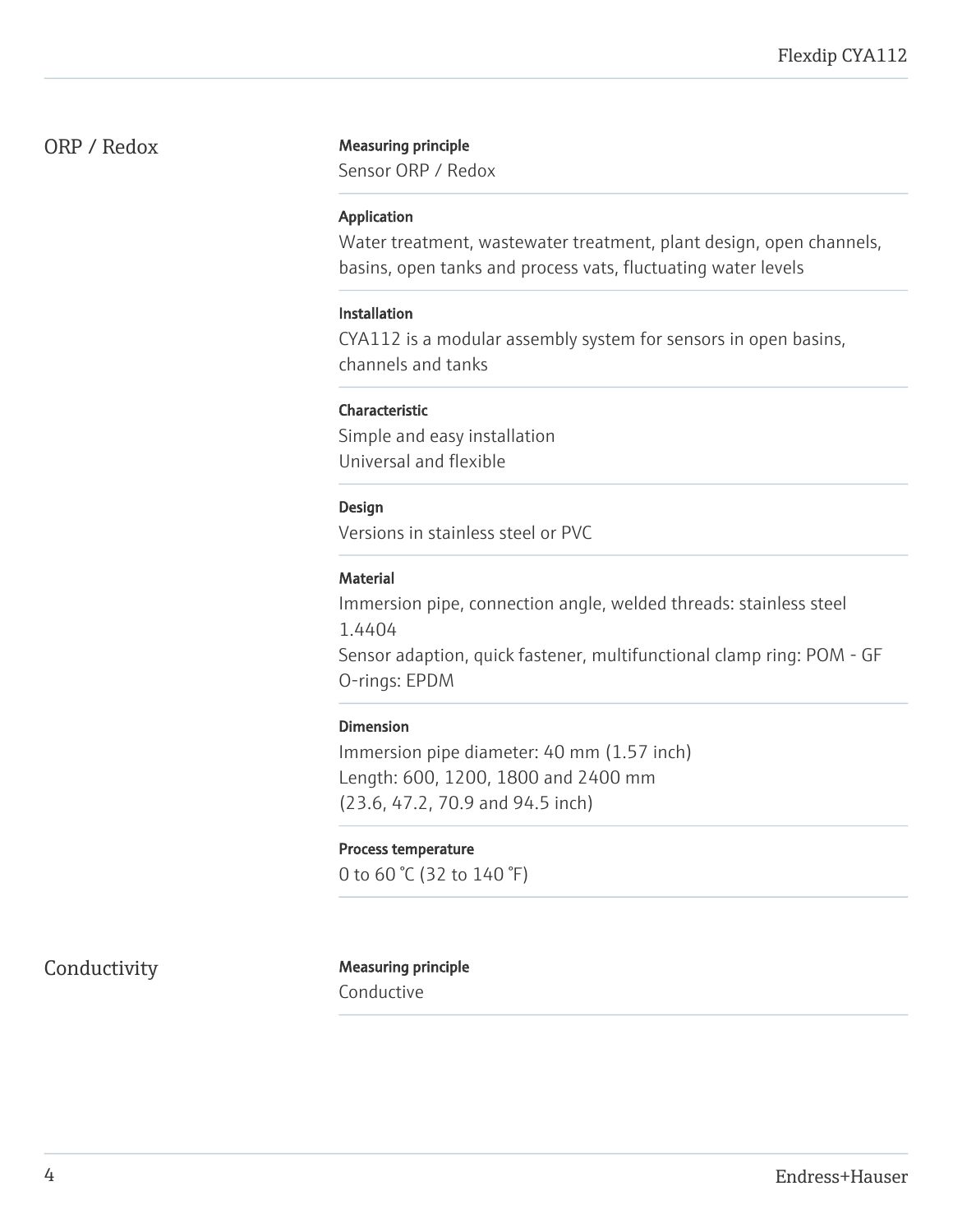# Conductivity

#### Application

Water treatment, wastewater treatment, plant design, open channels, basins, open tanks and process vats, fluctuating water levels

#### Installation

CYA112 is a modular assembly system for sensors in open basins, channels and tanks

#### Characteristic

Simple and easy installation Universal and flexible

### Design

Versions in stainless steel or PVC

#### **Material**

Immersion pipe, connection angle, welded threads: stainless steel 1.4404

Sensor adaption, quick fastener, multifunctional clamp ring: POM - GF O-rings: EPDM

# Dimension

Tauchrohr Durchmesser: 40 mm (1.57 Zoll) Länge: 600, 1200, 1800 und 2400 mm (23.6, 47.2, 70.9 und 94.5 Zoll)

#### Process temperature

 $0 \dots 60$  °C (32  $\dots 140$  °F)

#### pH Measuring principle

Potentiometric

#### Application

Water treatment, wastewater treatment, plant design, open channels, basins, open tanks and process vats, fluctuating water levels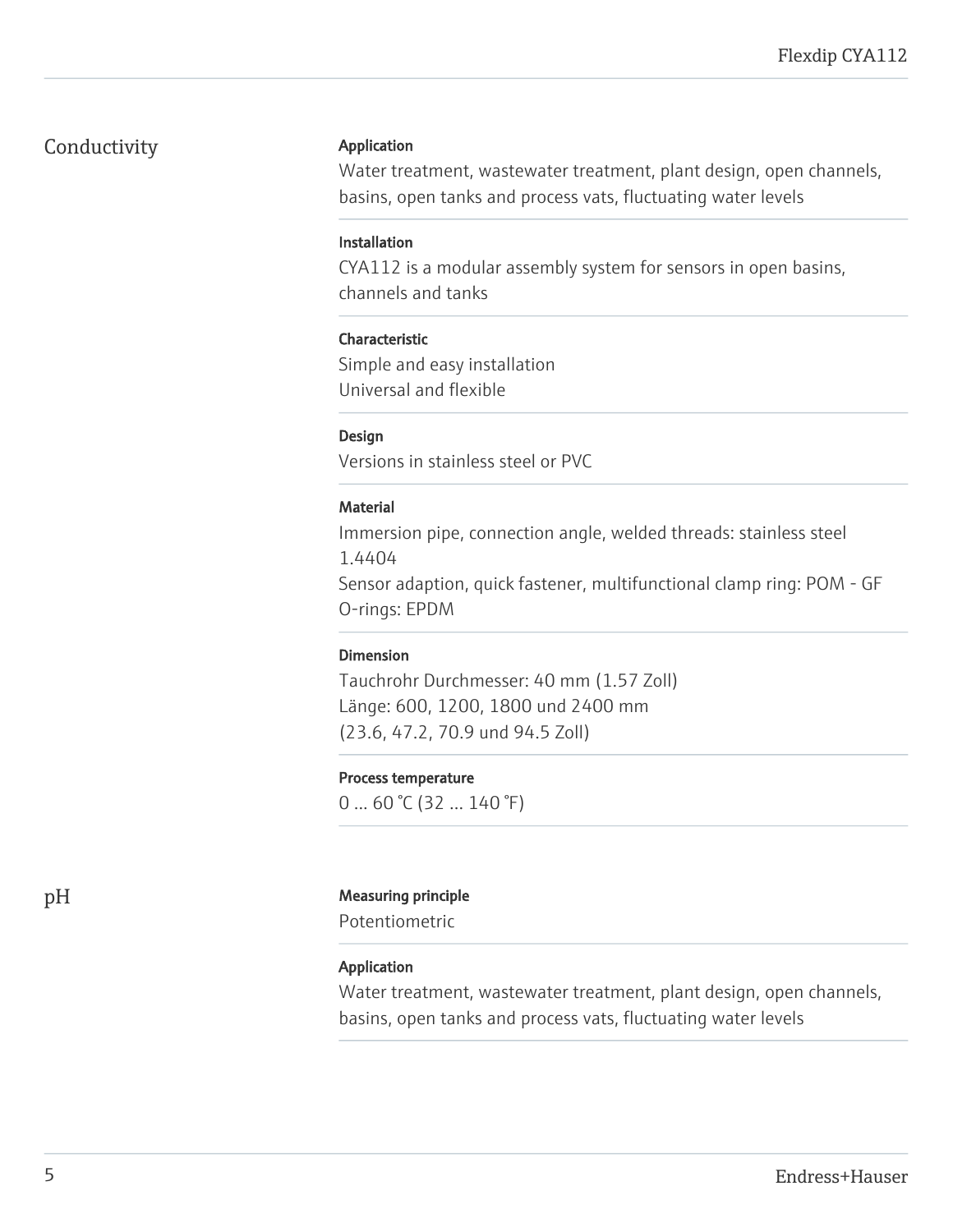#### Installation

CYA112 is a modular assembly system for sensors in open basins, channels and tanks

#### Characteristic

Simple and easy installation Universal and flexible

#### Design

Versions in stainless steel or PVC

#### **Material**

Immersion pipe, connection angle, welded threads: stainless steel 1.4404 Sensor adaption, quick fastener, multifunctional clamp ring: POM - GF O-rings: EPDM

#### Dimension

Immersion pipe diameter: 40 mm (1.57 inch) Length: 600, 1200, 1800 and 2400 mm (23.6, 47.2, 70.9 and 94.5 inch)

#### Process temperature

0 to 60 °C (32 to 140 °F)

### Disinfection Measuring principle

Total chlorine

#### Application

Water treatment, wastewater treatment, plant design, open channels, basins, open tanks and process vats, fluctuating water levels

#### Characteristic

Simple and easy installation Universal and flexible